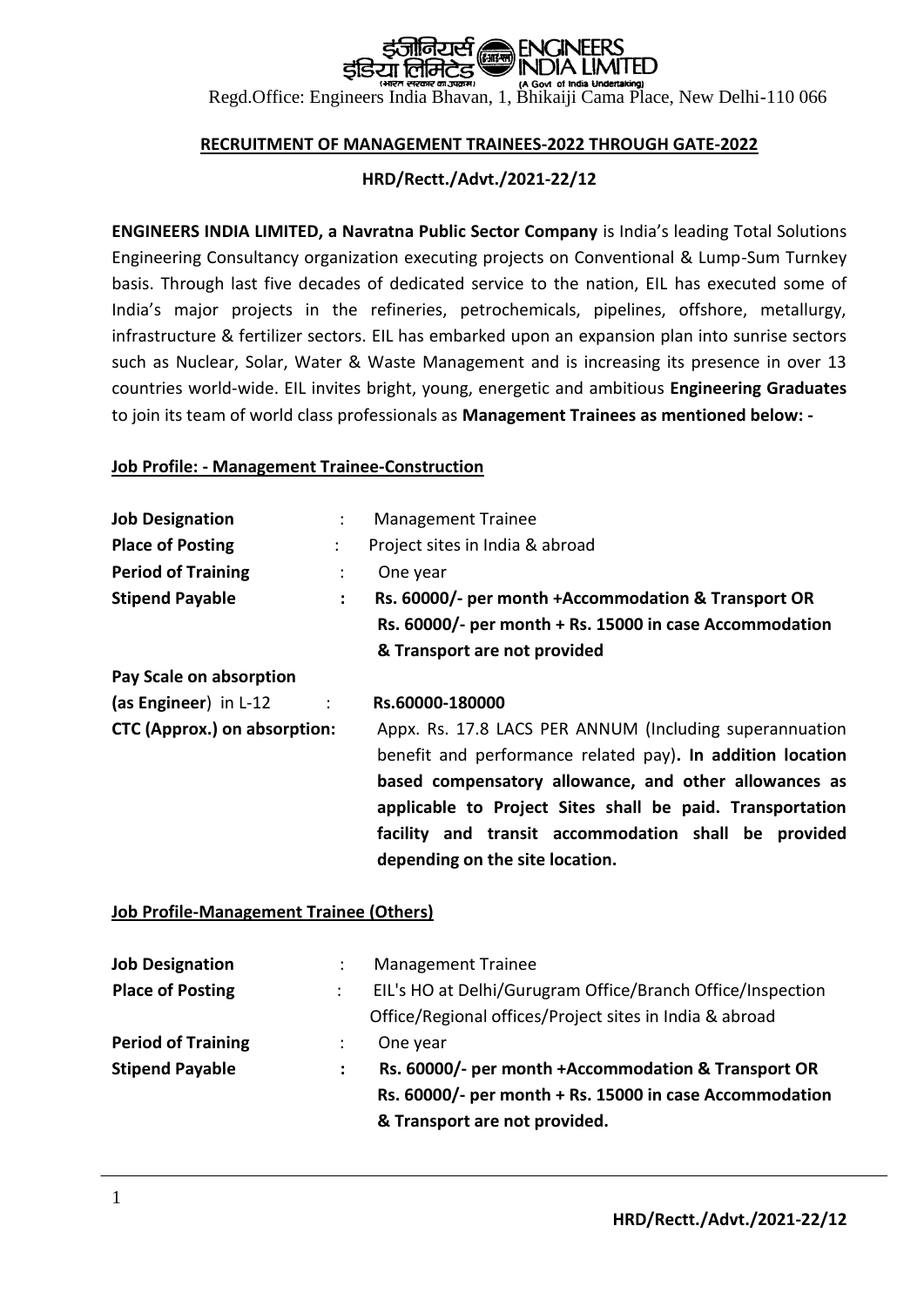

#### **Pay Scale on absorption**

**(as Engineer**) in L-12 : **Rs.60000-180000 CTC (Approx.) on absorption:** Appx. Rs. 16.8 LACS PER ANNUM (Including superannuation benefit and performance related pay).

The selected candidates shall undergo training of one year at any of its offices - Head Office - New Delhi, Gurugram Office, Regional Offices at Chennai/ Vadodara/ Kolkata, Branch Office at Mumbai, Inspection Offices or Project Sites etc. in India. Thereafter, posting can be at any of these offices and Project Sites in India and abroad as mentioned above in the respective Job profiles.

On successful completion of training, the Management Trainees will be considered for absorption in the regular pay scale of **Rs.60000-180000.** They shall thereafter be on probation for a period of one year.

# *Please Note: Candidate can apply for one post only i.e. either for MT (Construction) or for MT (Others).*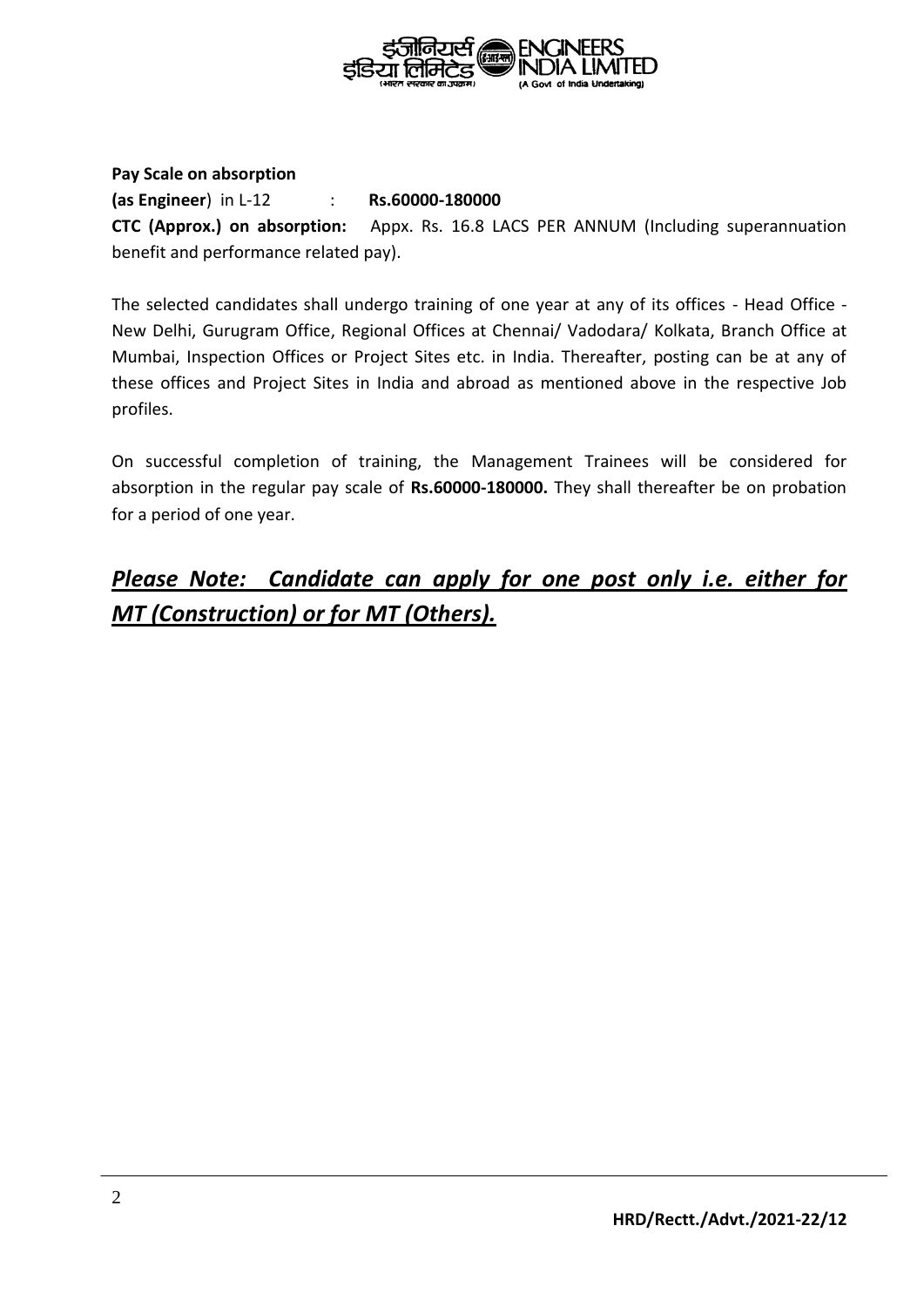

#### **A. DETAILS OF POSITIONS AND MINIMUM MANDATORY REQUIREMENTS:**

|                 |                                                              |                   | <b>Vacancies #</b>  |                  | <b>Maximum Age as on</b>                                                            |
|-----------------|--------------------------------------------------------------|-------------------|---------------------|------------------|-------------------------------------------------------------------------------------|
| <b>Position</b> | Qualification                                                | <b>Discipline</b> | MT-                 | <b>MT-Others</b> | 01.07.2022                                                                          |
|                 |                                                              |                   | <b>Construction</b> |                  | (in years)                                                                          |
| Management      | Full<br>time                                                 | Chemical          |                     | 6                | General - 25 yrs                                                                    |
| Trainee (MT-    | Engineering                                                  | Mechanical        | 16                  | 19               |                                                                                     |
| Construction/   | Degree course -                                              | Civil             | 9                   | 3                | (Non<br>OBC.<br>creamy<br>$layer$ ) – 28 yrs                                        |
| MT-Others)      | B.Tech./<br>B.E. /                                           | Electrical        | 8                   | 5                |                                                                                     |
|                 | B.Sc (Engg) in                                               | Instrumentation   | 6                   | 3                | $SC/ST - 30$ yrs                                                                    |
|                 | minimum<br>qualifying period<br>minimum<br>with<br>65% marks |                   |                     |                  | PWD(General)<br>$-35$ yrs<br>PWD (OBC-NCL)<br>$-38$ yrs<br>PWD (SC/ST)<br>$-40$ yrs |

*# Reservation for SC/ST/OBC (Non Creamy Layer)/EWS/Person with Disabilities candidates shall be as per Govt. guidelines.* 

#### **Note:**

- i. All qualifications should be from Indian University/ Institute recognized by AICTE/UGC/ appropriate statutory authority.
- ii. Candidates are required to specify the percentage marks in the qualifying degree. Wherever CGPA/OGPA/CPI or letter grade in a qualifying Degree is awarded by the University/Institute, equivalent percentage of marks should be indicated as per the norms adopted by University/Institute. Candidates will be required to submit documentary proof/ certificate to this effect from the Institute/University at the time of Interview.

In case, the candidate is not able to produce the documentary proof/ certificate to this effect from the Institute/University in support of the percentage marks entered at the time of interview, the percentage will be calculated as per the table given below and eligibility of the candidate for appearing in interview shall be established accordingly:

| Percentage of<br><b>Marks in the</b><br>qualifying<br>examination | CGPA/<br>OGPA/<br>CPI on 10<br>point scale | CGPA/<br>OGPA/<br>CPI on 9<br>point scale | CGPA/<br>OGPA/<br>CPI on 8<br>point scale | CGPA/<br>OGPA/<br>CPI on 7<br>point scale | CGPA/<br>OGPA/<br>CPI on 6<br>point scale | CGPA/<br>OGPA/<br>CPI on 5<br>point scale | CGPA/<br>OGPA/<br>CPI on 4<br>point<br>scale |
|-------------------------------------------------------------------|--------------------------------------------|-------------------------------------------|-------------------------------------------|-------------------------------------------|-------------------------------------------|-------------------------------------------|----------------------------------------------|
| 65%                                                               |                                            | 6                                         | 5.3                                       | 4.6                                       | 4                                         | 3.3                                       | 2.5                                          |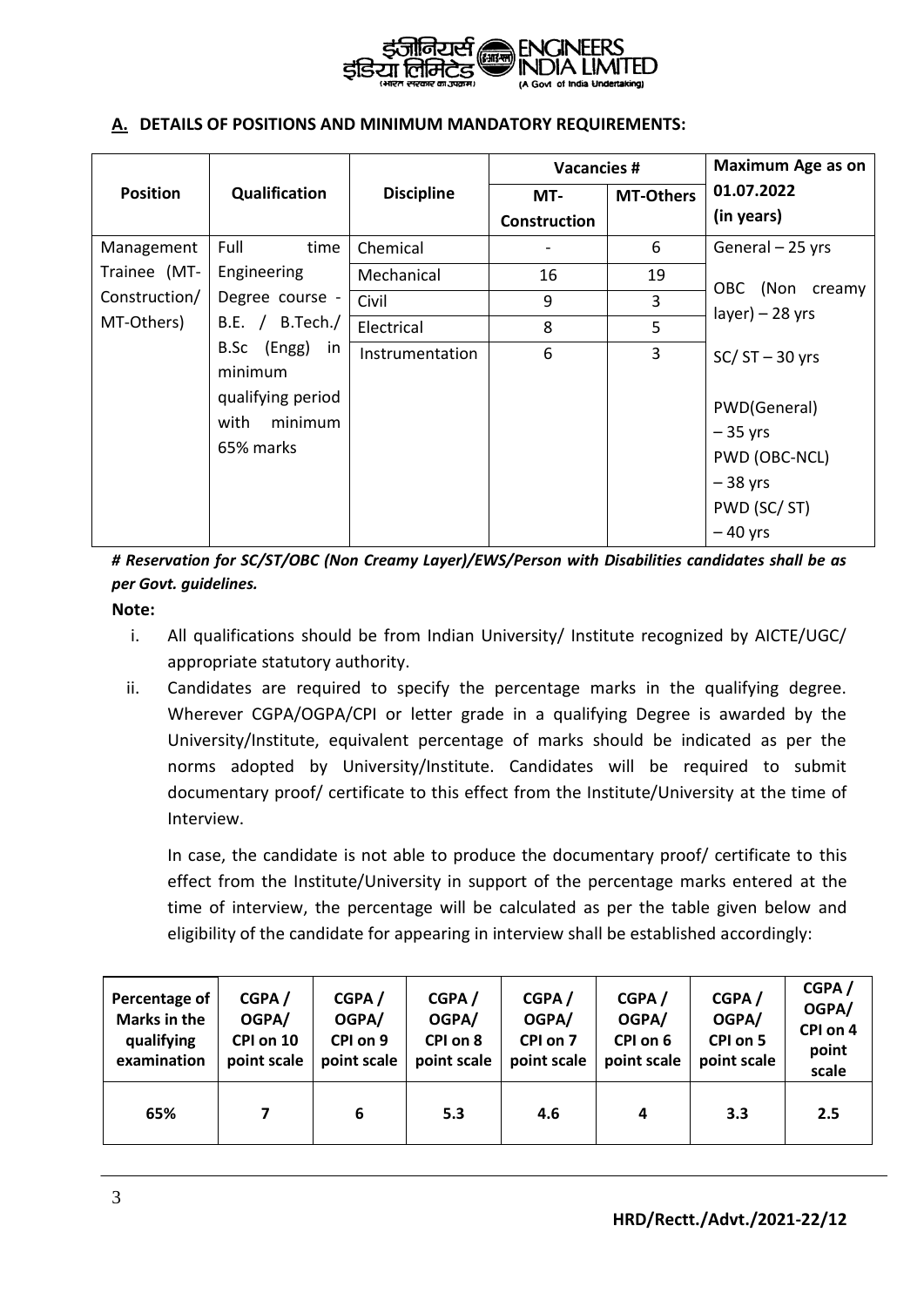

Candidates who have final year/semester exams between April to June 2022 and are yet to receive the result of qualifying degree should specify the percentage marks up to last result declared. However such candidates should have scored required minimum qualifying percentage marks till the last result declared.

- iii. Students passing out in the year 2021 and 2022 shall be eligible to apply. Candidates passing out in the **year 2020 or before are not eligible.**
- iv. The number of vacancies are tentative.
- v. Reservation of posts for SC/ST/EWS/PWD candidates (with degree of disability 40% or above) will be as per Government of India policy and guidelines.
- vi. The OBC candidates who belong to "Creamy Layer" are not entitled for concession admissible to OBC-NCL candidates and such candidates will have to indicate their category as General. For OBC-NCL candidates, candidates whose caste is included in **Central List of OBC**, as given on National Commission on Backward Classes website, will be considered.
- vii. Any request for change in Category (General/SC/ST/OBC-NCL/ EWS/PWD), once filled in the online application form, will not be considered and accordingly concession/relaxation applicable will not be extended.

### **B. SELECTION PROCEDURE**

**The shortlisting of candidates shall be based on the score obtained in Graduate Aptitude Test in Engineering (GATE)-2022 followed by Group Discussion and Interview.**

Graduate Engineers or final year students of Engineering from relevant disciplines as mentioned in the advertisement, who have appeared in GATE-2022 examination and keen on taking up challenging career in Engineers India Limited may apply.

Candidates have to essentially qualify in the GATE-2022 examination. Candidates will be shortlisted based on GATE-2022 Score in the following disciplines:

| <b>Engineering Discipline</b> | <b>Corresponding GATE-2022</b>     | <b>Corresponding GATE-2022</b> |
|-------------------------------|------------------------------------|--------------------------------|
| advertised by EIL             | paper                              | Code                           |
| Chemical                      | <b>Chemical Engineering</b>        | СH                             |
| Mechanical                    | <b>Mechanical Engineering</b>      | <b>ME</b>                      |
| Civil                         | <b>Civil Engineering</b>           | CE                             |
| Electrical                    | <b>Electrical Engineering</b>      | EE                             |
| Instrumentation               | <b>Instrumentation Engineering</b> | ΙN                             |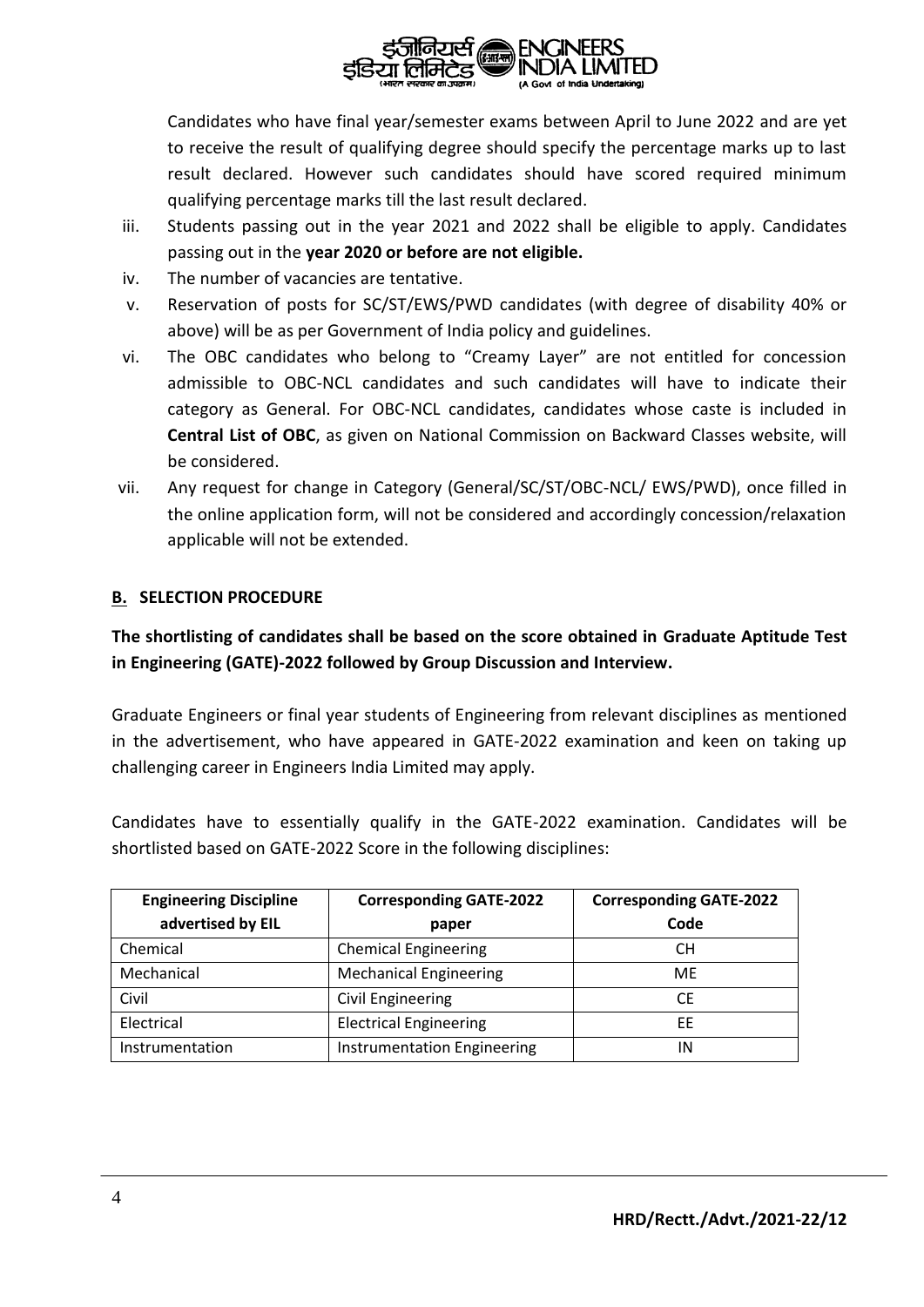

Candidates **short listed on the basis of GATE-2022 Score** will be required to appear for Group Discussion and Interview and the intimation for the same will be given to the candidates through e-mail on the registered email Id. All such candidates, eligible for interview will be paid to & fro limited to III AC Sleeper Rail Fare by the shortest route from the mailing address, as mentioned in the application, to the interview centre.

#### **Note:**

All the candidates are requested to remain updated at each step of the selection process by visiting our website **www.engineersindia.com. All queries pertaining to recruitment, including selection process, may be addressed to EIL Recruitment Team** at **rectt@eil.co.in** with subject "**2021-22/12**"**.** Candidates are also requested to visit FAQ Section on EIL website with respect to this recruitment drive.

### **C.** *STEPS FOR APPLYING:*

*Candidates are requested to read the complete instructions hereunder before applying. Eligible candidates need to apply through EIL website [www.engineersindia.com.](http://www.engineersindia.com/) No other mean/ mode of application will be accepted. It may be noted that No Agency/ Individual is hired by EIL for the process of registration. Before initiating the registration process, the candidates should go through important details mentioned in Frequently Asked Questions (FAQs) section given in the application page.*

- i. Login to EIL Recruitment portal <http://recruitment.eil.co.in/>
- ii. Go to "Recruitment of Management Trainees" section
- iii. Select "Post to Apply" i.e. "MT-Construction" OR "MT-Other"
- iv. Click on "Registration Details" for initial registration and fill the online form with all the relevant details. On successful submission of online form, a Registration no. will be generated. **Note down the "Registration no."** as the same would be required for all future correspondence.
- v. Candidate must mention his/ her correct GATE-2022 registration no. (as appearing in GATE Admit Card-2022). Candidate has to ensure filling up of correct information. In case of filling up of wrong or invalid information, the application will be summarily rejected.
- vi. Before filling "Final Registration", candidates should keep the following ready:
	- Scanned copy of their passport size photograph in **.jpg/.jpeg** format of **maximum 75 KB size**
	- Scanned copy of signature in **.jpg/.jpeg** format of **maximum 25 KB size**.
	- Scanned copy of Caste certificate for **SC**, **ST** and **OBC** candidates and disability certificates for Person with Disabilities (**PWD**) candidates in **.jpg/.jpeg** format of **maximum 500 KB size**
	- Scanned copy of EWS certificate for **EWS candidates** in **.jpg/.jpeg** format of **maximum 500 KB size**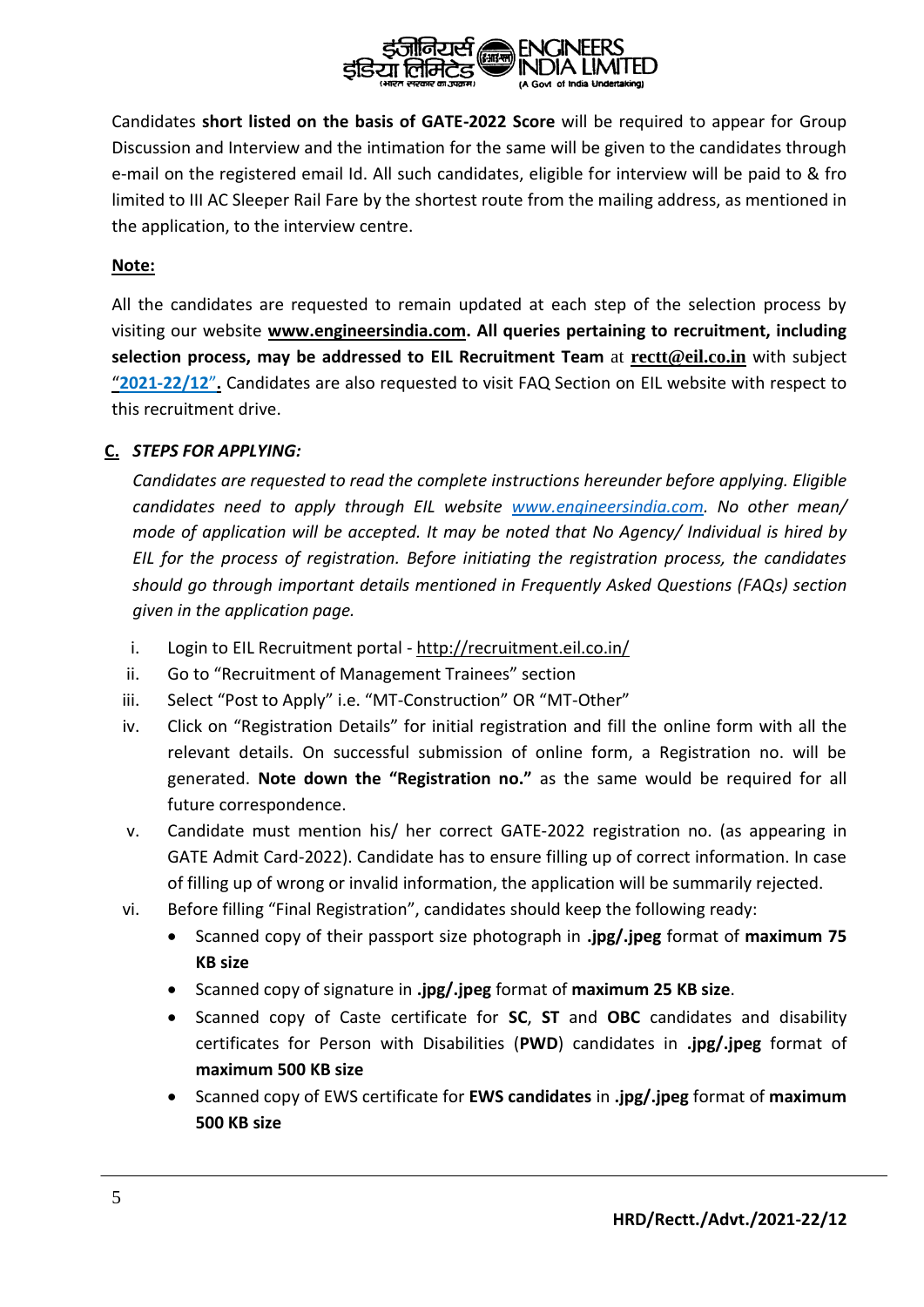

vii. Fill the details online for final submission. Ensure successful submission of online form for completion of registration process. **On successful completion of registration process, an auto generated mail shall be sent on the registered email Id**. The candidates are required to take printout of the application after submission of online form. **Candidates are required to keep the printout of the application, which will be required at the time of Personal Interview, if short listed.**

## **Note: 1. No fee is required to be paid for applying in EIL. 2. Only Indian Nationals are Eligible to apply.**

#### **D. GENERAL INSTRUCTIONS**

- Online submission of application will be permitted on the website between **00.00 hrs on 22.02.2022 till 23:59 hrs on 14.03.2022.**
- Candidates should have a **valid email address and a valid mobile no.** and same should be specified in the application. The email Id/Mobile number should be functional/active for at least two years from the date of the submission of application. All the correspondence regarding interview (if shortlisted for) shall be done on the registered email ID/ registered mobile no., submitted in the online application form.

Only those candidates who meet the prescribed eligibility criteria and have appeared in GATE 2022 need apply. If at any stage, it is found that the candidate does not meet the prescribed eligibility criteria, he/she will be disqualified. Candidates should visit the "Career" link of EIL website **[www.engineersindia.com](http://www.engineersindia.com/)** from time to time for information

- Eligible candidates will be intimated by e-mail for Group Discussion & Interview. **EIL shall not be responsible for any loss of email, due to invalid/wrong email id/ loss in transit etc.** No request in this regard will be entertained.
- EIL reserves the right to cancel/ restrict/ enlarge/ modify/ alter the recruitment process, if the need so arises, without issuing any further notice or assigning any reason thereafter.
- **The candidates called for interview will be required to submit the filled in Travelling Allowance (TA) form along with proof of travel i.e. tickets/ticket no. Bank mandate form duly signed by bank authority/ Cancel cheque clearly mentioning bank account no. of candidate and IFSC Code No. of Bank Branch is to be submitted along with TA form for payment of TA.**
- Selection will be based on the details provided; hence it is necessary that only accurate, full and correct information is furnished by the applicants. Furnishing of wrong / false information will be a disqualification and the applicant will be responsible for any consequence of furnishing of such wrong/false information. Any false or incorrect information may result in disqualification from the selection process, at any stage.
- **All the details given in the online form will be treated as final and no changes will be entertained.**